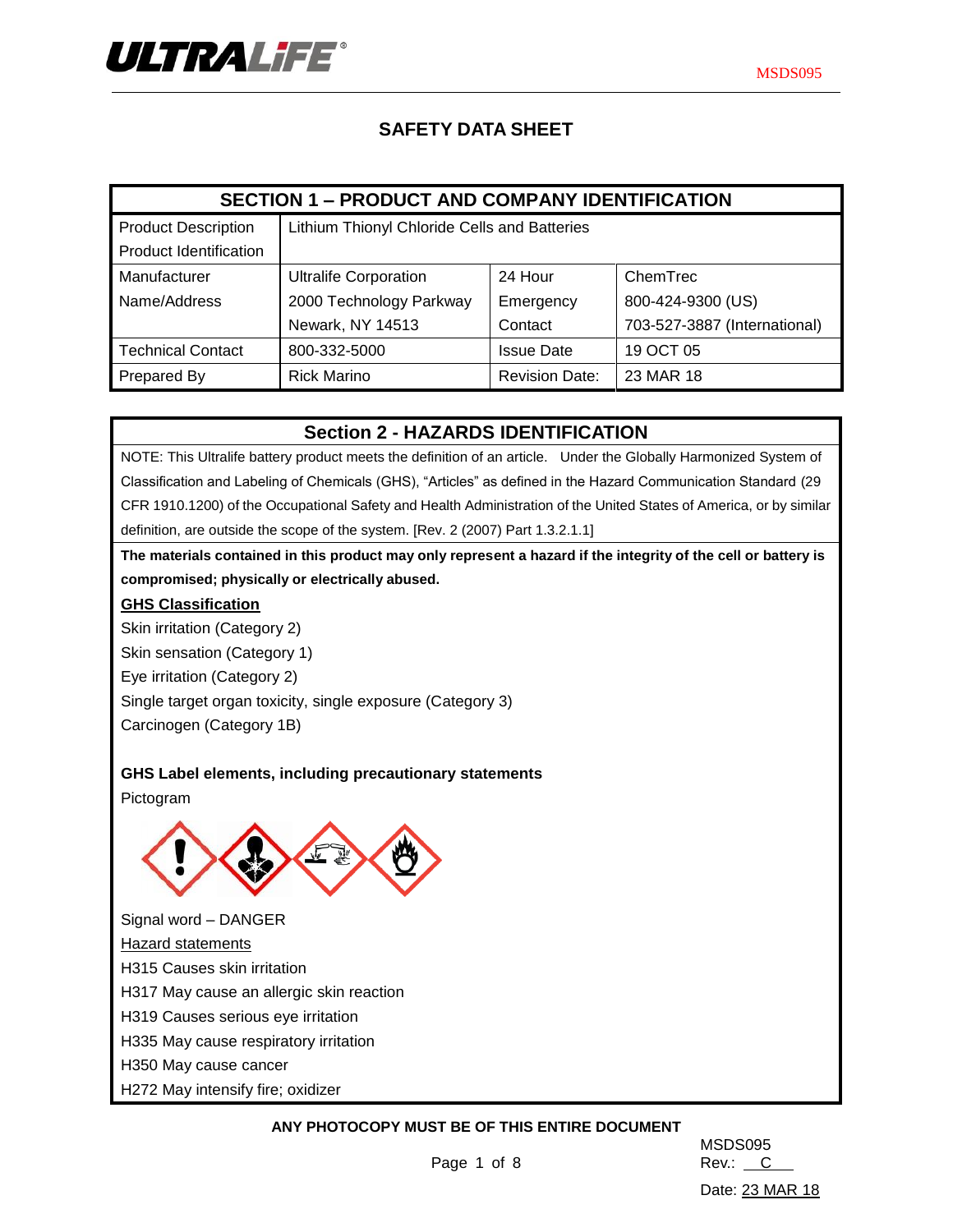

**Precautionary statements** 

P280 Wear protective gloves/protective clothing/eye protection/face protection.

P312 Call a POISON CENTER or doctor/physician if you feel unwell.

P302 + P350 IF ON SKIN: gently wash with plenty of soap and water.

P301 + P330 + P331 IF SWALLOWED: rinse mouth, DO NOT induce vomiting.

P304 + P340 IF INHALED: Move person to fresh air and keep comfortable for breathing.

P305 + P351 + P338 IF IN EYES: Rinse cautiously with water for several minutes.

P362 + P352 Take off contaminated clothing and wash before re-use.

P501 Dispose of contents/container in accordance with local/national regulations.

## **WHMIS Classification**

D2A Very toxic material causing other toxic effects

**Carcinogen** 

D2B Toxic material causing other toxic effects

Moderate skin irritant

Skin sensitizer

Moderate respiratory irritant

Moderate eye irritant

### **OSHA Classification**

Hazardous

## **HMIS Classification**

Health Hazard: 2 Chronic Hazards: 0 Flammability: 2

Physical Hazards: 0

## **Additional Notes:**

- Do not open or disassemble.
- Do not expose to fire or open flame.
- Do not mix with batteries of varying sizes, chemistries or types.
- Do not puncture, deform, incinerate or heat above 100°C (212°F).

#### **ANY PHOTOCOPY MUST BE OF THIS ENTIRE DOCUMENT**

MSDS095 Date: 23 MAR 18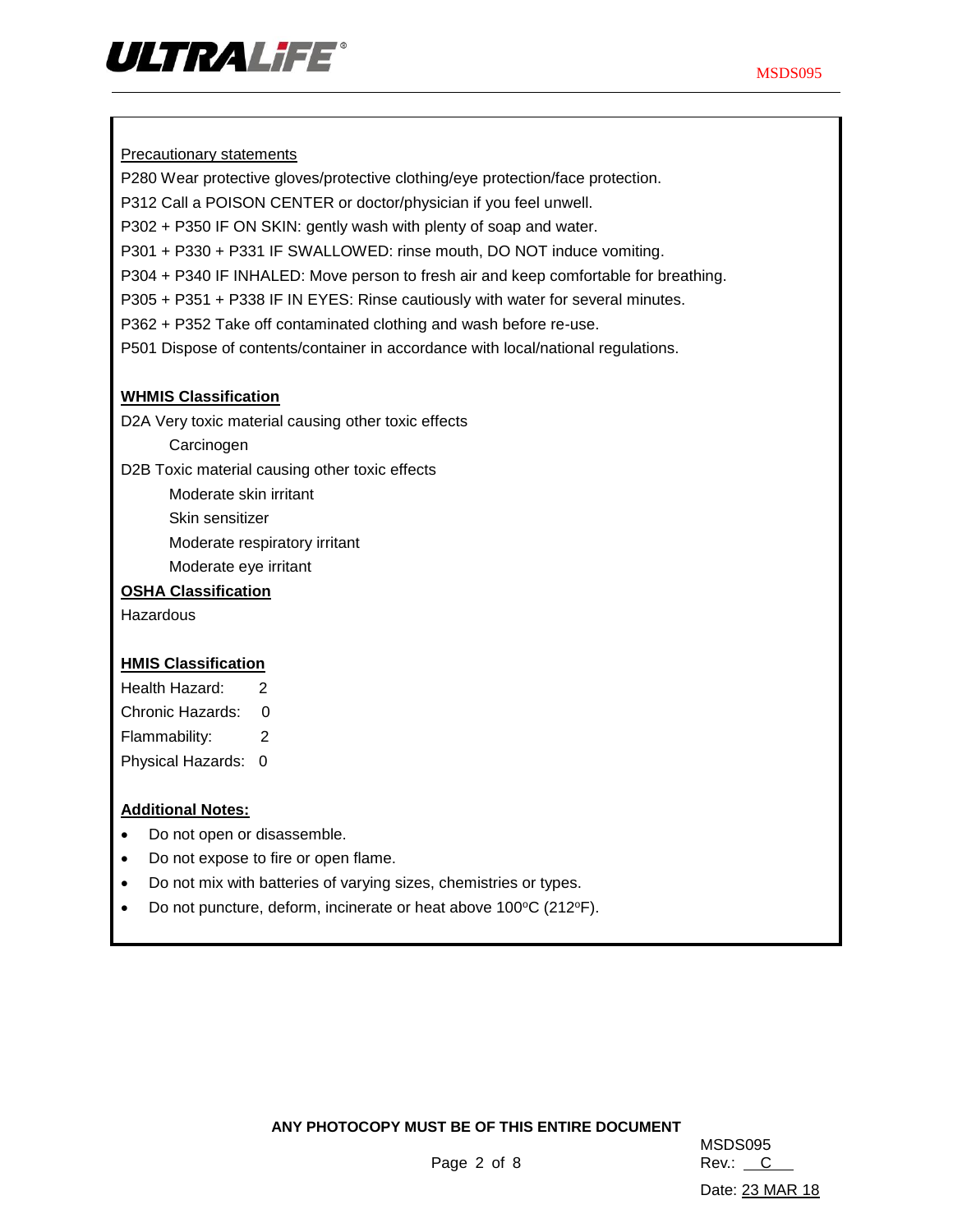

| <b>SECTION 3 - COMPOSITION - INGREDIENTS INFORMATION</b>                                           |           |           |           |  |  |  |
|----------------------------------------------------------------------------------------------------|-----------|-----------|-----------|--|--|--|
| Under normal use conditions, cells and batteries do not emit hazardous or regulated substances.    |           |           |           |  |  |  |
| <b>EINECS Number</b><br><b>CAS Number</b><br>% by Wt.<br>Component                                 |           |           |           |  |  |  |
| Thionyl Chloride, LiSOCl2                                                                          | 7719-09-7 | 231-748-8 | $30 - 40$ |  |  |  |
| Lithium Metal, Li                                                                                  | 7439-93-2 | 231-102-5 | $5-10$    |  |  |  |
| Carbon, C                                                                                          | 1333-86-4 | 215-609-9 | $5 - 10$  |  |  |  |
| Lithium Aluminum Tetrachloride,<br>14024-11-4<br>237-850-9                                         |           |           |           |  |  |  |
| LIAICI <sub>4</sub>                                                                                |           |           | $5 - 10$  |  |  |  |
| Depending on product configuration, components used to assemble battery packs (e.g. housings,      |           |           |           |  |  |  |
| electronic components and wiring) may contain additional hazardous materials, such as lead solder. |           |           |           |  |  |  |

| <b>SECTION 4 - FIRST AID MEASURES</b> |                                                                                         |  |  |  |  |  |
|---------------------------------------|-----------------------------------------------------------------------------------------|--|--|--|--|--|
| Inhalation                            | Avoid inhaling any vented gases.<br>$\bullet$                                           |  |  |  |  |  |
|                                       | Remove to fresh air immediately.                                                        |  |  |  |  |  |
|                                       | If breathing is difficult, seek emergency medical attention.                            |  |  |  |  |  |
| Ingestion                             | Consult a physician or local poison control center immediately<br>٠                     |  |  |  |  |  |
| <b>Skin Contact</b>                   | Exposure to materials from a ruptured or otherwise damaged cell or battery may<br>٠     |  |  |  |  |  |
|                                       | cause skin irritation.                                                                  |  |  |  |  |  |
|                                       | Flush immediately with water and wash affected area with soap and water.<br>٠           |  |  |  |  |  |
| Eye Contact                           | Exposure to materials from a ruptured or otherwise damaged cell or battery may<br>٠     |  |  |  |  |  |
|                                       | cause eye irritation.                                                                   |  |  |  |  |  |
|                                       | Flush immediately with copious amounts of water for at least 15 minutes; consult a<br>٠ |  |  |  |  |  |
|                                       | physician immediately.                                                                  |  |  |  |  |  |

| <b>SECTION 5 - FIRE FIGHTING MEASURES</b> |                                                                                                                                               |  |  |  |  |  |
|-------------------------------------------|-----------------------------------------------------------------------------------------------------------------------------------------------|--|--|--|--|--|
| Extinguishing                             | Cover with Lith-X powder, Class D fire extinguisher or graphite powder.<br>$\bullet$                                                          |  |  |  |  |  |
| Media                                     | DO NOT USE WATER.<br>$\bullet$                                                                                                                |  |  |  |  |  |
|                                           | For fires involving exposed, raw lithium metal (characterized by bright white or<br>٠                                                         |  |  |  |  |  |
|                                           | deep red flames), use only metal (Class D) fire extinguishers.                                                                                |  |  |  |  |  |
| <b>Special Fire</b>                       | Use a positive pressure self-contained breathing apparatus (SCBA) if cells or<br>$\bullet$                                                    |  |  |  |  |  |
| Fighting<br>Procedures                    | batteries are involved in a fire.                                                                                                             |  |  |  |  |  |
|                                           | Full fire fighting protective clothing is necessary.<br>$\bullet$                                                                             |  |  |  |  |  |
| <b>Unusual Fire</b>                       |                                                                                                                                               |  |  |  |  |  |
| and Explosion                             | Cells or batteries that are damaged, opened or exposed to excessive heat/fire<br>٠<br>may flame or leak potentially hazardous organic vapors. |  |  |  |  |  |
| Hazard                                    |                                                                                                                                               |  |  |  |  |  |

**ANY PHOTOCOPY MUST BE OF THIS ENTIRE DOCUMENT**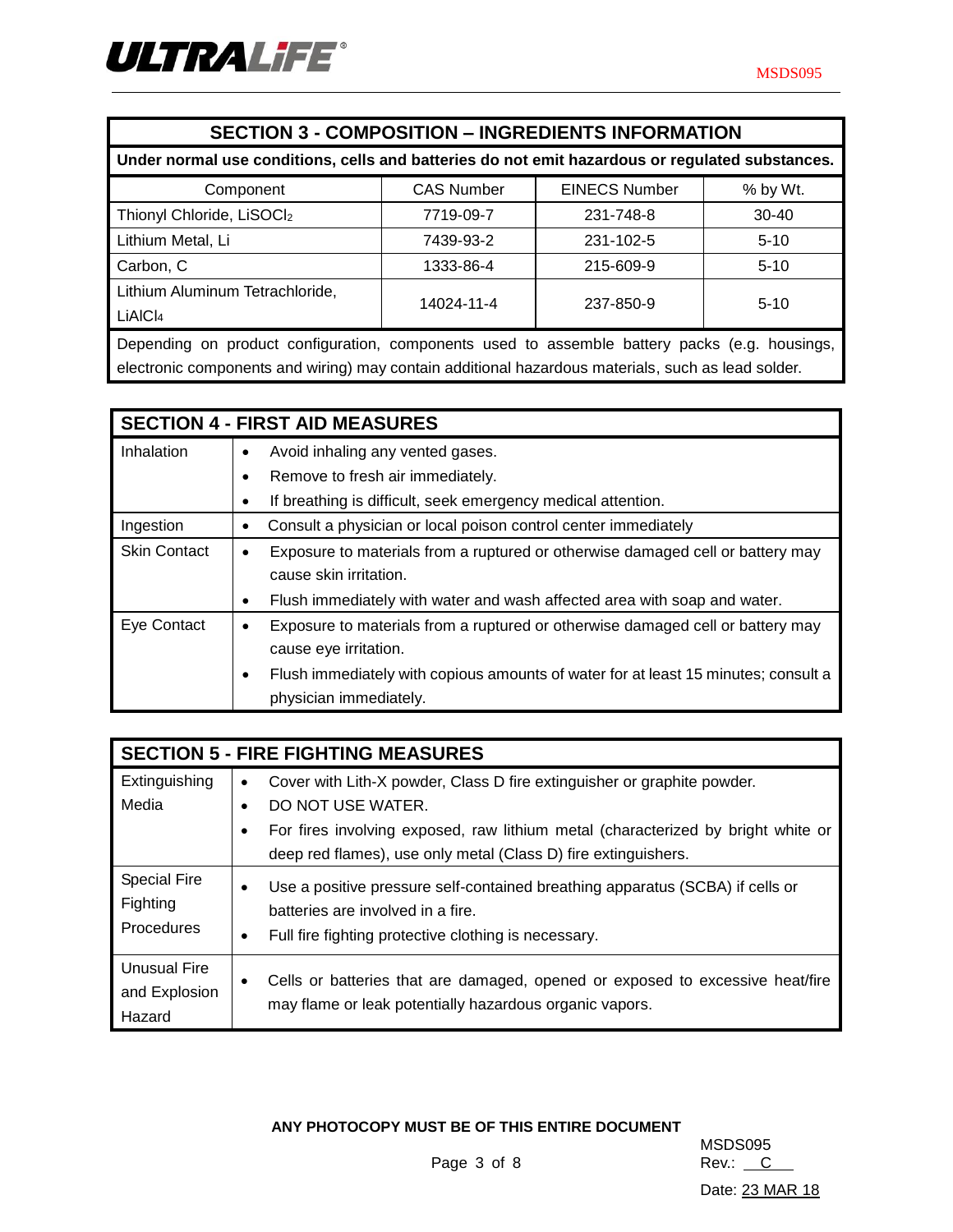

# **SECTION 6 - ACCIDENTAL RELEASE MEASURES**

- In the event a cell or battery is crushed; releasing its contents, rubber gloves must be used to handle all battery components.
- Before handling, neutralize any leaking cell components with soda lime or baking soda.
- Avoid inhalation of any vapors that may be emitted.
- Damaged batteries that are not hot or burning should be placed in a sealed plastic bag or container.

|                                                                                 | <b>SECTION 7 - HANDLING AND STORAGE</b>                                                              |  |  |  |
|---------------------------------------------------------------------------------|------------------------------------------------------------------------------------------------------|--|--|--|
| Precautions for                                                                 | Batteries are not designed to be recharged. Charging a primary cell or battery<br>$\bullet$          |  |  |  |
| Safe Handling                                                                   | may result in electrolyte leakage and/or cause the cell or battery to flame.                         |  |  |  |
|                                                                                 | Never disassemble a battery or bypass any safety device.<br>$\bullet$                                |  |  |  |
|                                                                                 | More than a momentary short circuit will generally reduce the battery service<br>$\bullet$           |  |  |  |
|                                                                                 | life. Batteries with fuses will no longer be functional after being shorted.                         |  |  |  |
|                                                                                 | Extended short-circuiting creates high temperatures in the cell.<br>$\bullet$                        |  |  |  |
|                                                                                 | High temperatures can cause burns in skin or cause the cell to flame.<br>٠                           |  |  |  |
|                                                                                 | Avoid reversing battery polarity within the battery assembly.  To do so may                          |  |  |  |
|                                                                                 | cause cell to flame or to leak.                                                                      |  |  |  |
| Conditions for                                                                  | Batteries should be separated from other materials and stored in a<br>$\bullet$                      |  |  |  |
| Safe Storage                                                                    | non-combustible, well ventilated structure with sufficient clearance between                         |  |  |  |
| walls and battery stacks. Do not place batteries near heating equipment,<br>and |                                                                                                      |  |  |  |
| Incompatibility                                                                 | nor expose to direct sunlight for long periods.                                                      |  |  |  |
|                                                                                 | Do not store batteries above 30°C (86°F). Store batteries in a cool (below<br>$\bullet$              |  |  |  |
|                                                                                 | $21^{\circ}$ C (70 <sup>o</sup> F)), dry area that is subject to little temperature change. Elevated |  |  |  |
|                                                                                 | temperatures can result in reduced battery service life.  Battery exposure to                        |  |  |  |
|                                                                                 | temperatures in excess of 100°C (212°F) will result in the battery venting                           |  |  |  |
|                                                                                 | flammable liquid and gases.                                                                          |  |  |  |
|                                                                                 | Do not store batteries in a manner that allows terminals to short circuit.                           |  |  |  |

| <b>SECTION 8 - EXPOSURE CONTROLS / PERSONAL PROTECTION</b> |                                                                                             |  |  |  |  |  |
|------------------------------------------------------------|---------------------------------------------------------------------------------------------|--|--|--|--|--|
| Engineering                                                | Under conditions of normal use, batteries do not emit hazardous or regulated<br>$\bullet$   |  |  |  |  |  |
| Controls and                                               | substances.                                                                                 |  |  |  |  |  |
| <b>Work Practices</b>                                      | No engineering controls are required for handling batteries that have not been<br>$\bullet$ |  |  |  |  |  |
|                                                            | damaged.                                                                                    |  |  |  |  |  |
| Personal                                                   | Personal protective equipment for damaged batteries should include chemical                 |  |  |  |  |  |
| Protective                                                 | resistant gloves and safety glasses.                                                        |  |  |  |  |  |
| Equipment                                                  | In the event of a fire, SCBA should be worn along with thermally protective outer<br>٠      |  |  |  |  |  |
|                                                            | garments.                                                                                   |  |  |  |  |  |

#### **ANY PHOTOCOPY MUST BE OF THIS ENTIRE DOCUMENT**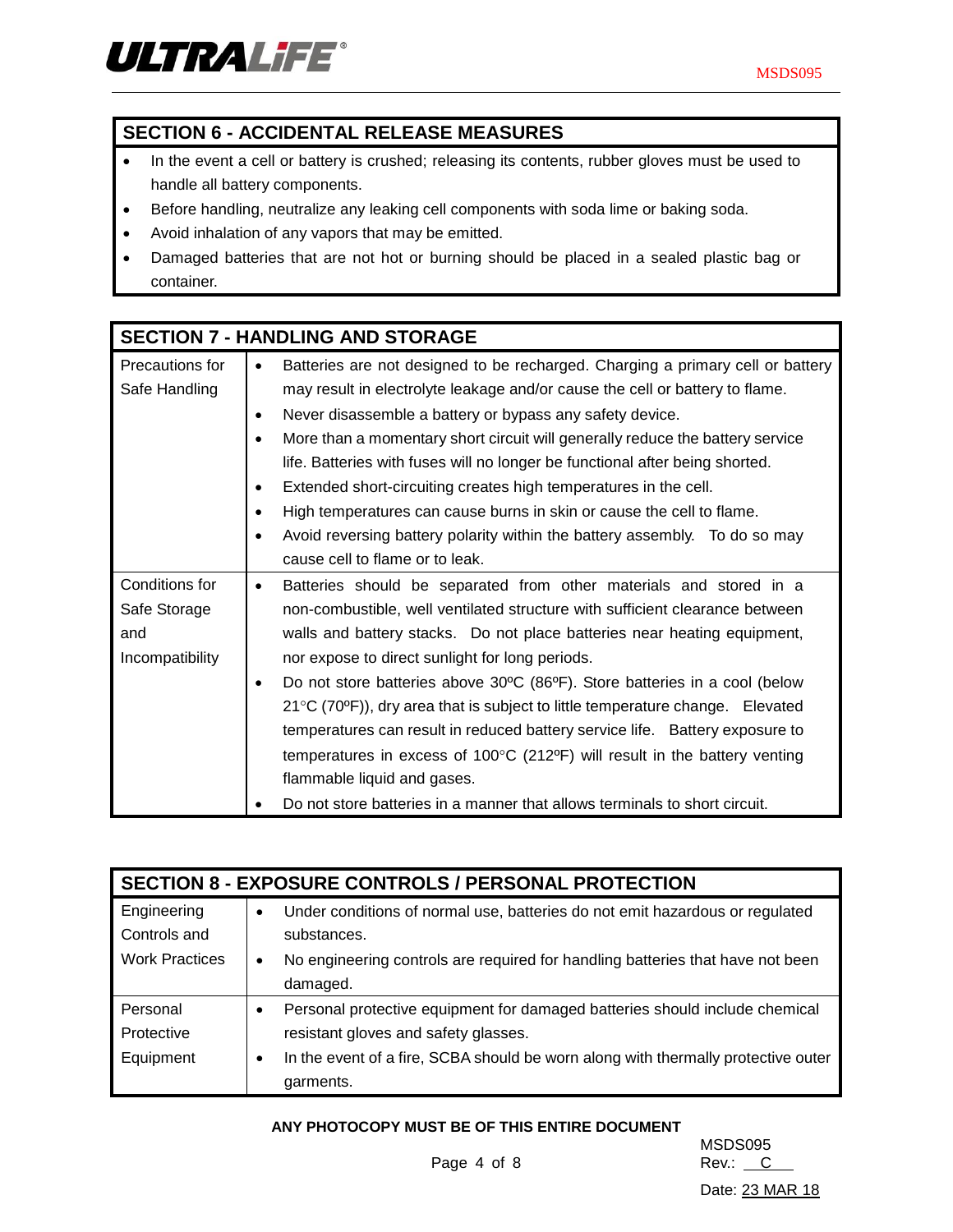| <b>SECTION 9 - PHYSICAL AND CHEMICAL PROPERTIES</b> |                                 |                                  |                |  |  |  |  |
|-----------------------------------------------------|---------------------------------|----------------------------------|----------------|--|--|--|--|
| Appearance                                          | <b>Cylindrical Cell or Pack</b> | UEL/LEL                          | Not Applicable |  |  |  |  |
| Odor                                                | None                            | Vapor Pressure                   | Not Applicable |  |  |  |  |
| Odor Threshold                                      | Not Applicable                  | <b>Vapor Density</b>             | Not Applicable |  |  |  |  |
| pH                                                  | Not Applicable                  | <b>Relative Density</b>          | Not Available  |  |  |  |  |
| <b>Melting Point</b>                                | Not Available                   | Solubility                       | Not Applicable |  |  |  |  |
| <b>Boiling Point</b>                                | Not Available                   | <b>Partition Coefficient</b>     | Not Applicable |  |  |  |  |
| <b>Flash Point</b>                                  | Not Applicable                  | Auto-ignition Temperature        | Not Available  |  |  |  |  |
| <b>Evaporation Rate</b>                             | Not Applicable                  | <b>Decomposition Temperature</b> | Not Available  |  |  |  |  |
| Flammability                                        | Not Applicable                  | Viscosity                        | Not Applicable |  |  |  |  |

| <b>SECTION 10 - STABILITY AND REACTIVITY</b> |                                                                        |  |  |
|----------------------------------------------|------------------------------------------------------------------------|--|--|
| Stability:                                   | Stable                                                                 |  |  |
| Hazardous Polymerization:                    | Will Not Occur                                                         |  |  |
| Conditions to Avoid:                         | Prolonged overcharging and/or overheating.                             |  |  |
|                                              | It is not recommended that this product be stored above 100°C (212°F). |  |  |
| Hazardous Decomposition:                     | From Contact with Water/Water Vapoer:                                  |  |  |
|                                              | Sulfur Dioxide, Hydrochloric Acid, Hydrogen, Lithium Oxide/Hydroxide   |  |  |
|                                              | <b>From Explosion/Fire:</b>                                            |  |  |
|                                              | Chlorine, Sulfur Dioxide                                               |  |  |
| Reactivity:                                  | Damaged non-discharged batteries contain elemental Lithium that is     |  |  |
|                                              | water reactive. This reaction gives off heat and hydrogen gas          |  |  |

## **SECTION 11 – TOXICOLOGICAL INFORMATION**

- No toxicological impacts are expected under normal use conditions.
- The electrolytes contained in this cell or battery can irritate eyes with any contact.
- Prolonged contact of electrolytes with lung tissue, skin or mucous membranes may cause irritation.
- Detailed information regarding sensitization, carcinogenicity, mutagenicity or reproductive toxicity related to internal cell or battery components has not been included in this document.

## **Carcinogen References**

- 1. National Toxicology Program (NTP): No
- 2. IARC Monographs: No
- 3. OSHA: No

**ANY PHOTOCOPY MUST BE OF THIS ENTIRE DOCUMENT**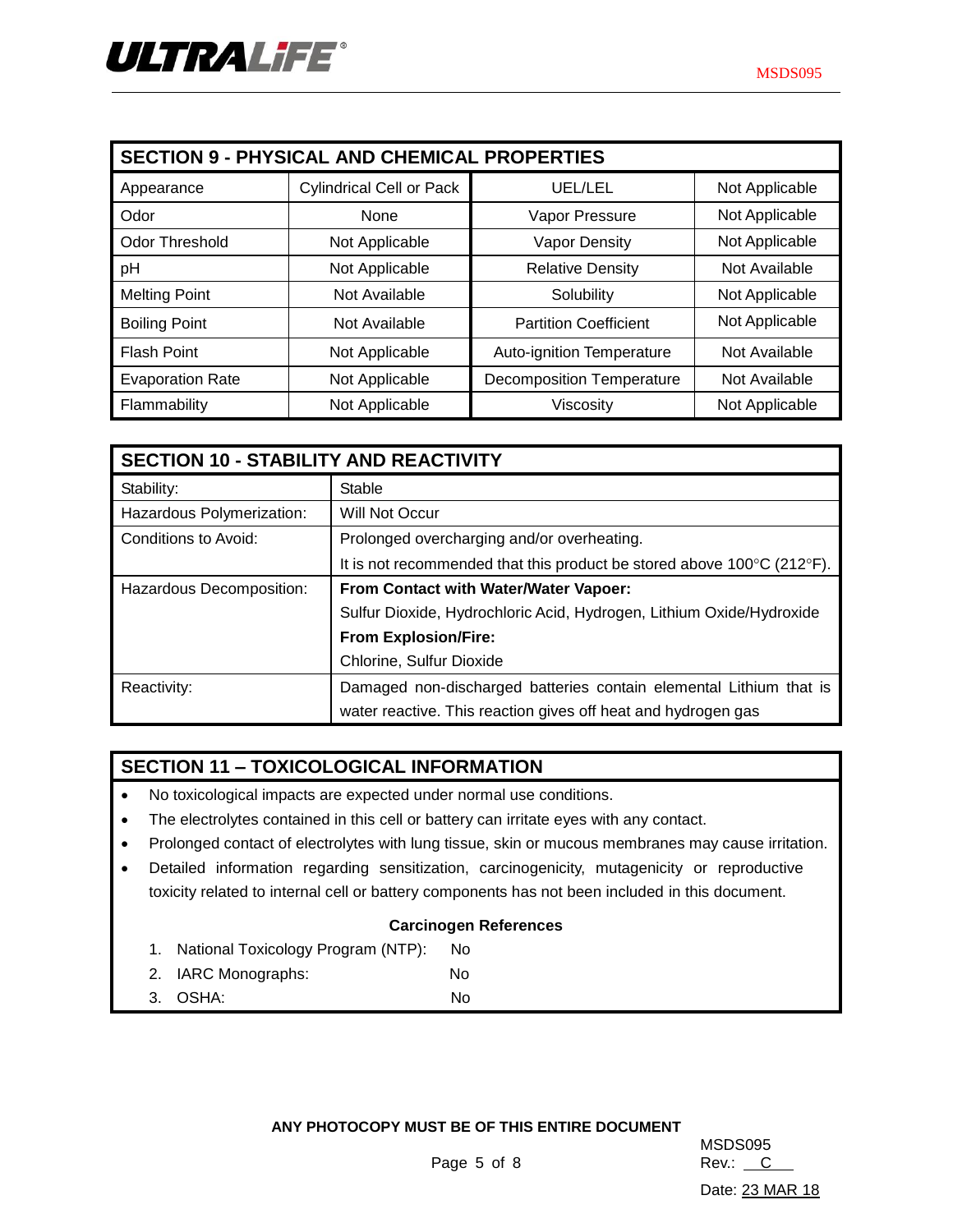

# **SECTION 12 – ECOLOGICAL INFORMATION**

- No ecological impacts expected under normal use conditions.
- Do not let internal components enter marine environments. Avoid releases into waterways, wastewater and groundwater.
- Information on the ecological impact of internal cell or battery components has not been included in this document.

## **SECTION 13 - DISPOSAL CONSIDERATIONS**

Do not dispose in fire. Battery disposal regulations vary on national, state/provincial and local bases. **Disposal must be conducted in accordance with the applicable regulations.**

**These batteries contain recyclable materials and recycling is encouraged over disposal.**

# **SECTION 14 - TRANSPORTATION INFORMATION**

Ultralife's lithium metal primary cells and batteries and lithium-ion cells and batteries are classified and regulated as Class 9 dangerous goods (also known as "hazardous materials" in the United States) by the International Civil Aviation Organization (ICAO), International Air Transport Association (IATA), International Maritime Organization (IMO) and many government agencies such as the U.S. Department of Transportation (DOT). These organizations and agencies publish regulations that contain detailed packaging, marking, labeling, documentation, and training requirements that must be followed when offering (shipping) Ultralife's cells and batteries for transportation. **However, small cells and batteries are not subject to certain provisions of the regulations (e.g. Class 9 labeling and UN specification packaging) if they meet specific requirements**. The regulations are based on the UN Recommendations on the Transport of Dangerous Goods Model Regulations and the UN Manual of Tests and Criteria. **These regulations also apply to shipments of cells and batteries that are packed with or contained in equipment.** Failure to comply with these regulations can result in substantial civil or criminal penalties.

The dangerous goods regulations require that each cell and battery design be subject to tests contained in Section 38.3 of the UN Manual of Tests and Criteria prior to being offered for transport..

**Approved, production level cells and batteries manufactured and assembled by Ultralife have been tested to Section 38.3 of the UN Manual of Tests and Criteria and passed T1 through T8.** Batteries or battery packs constructed by other parties using Ultralife's cells must be subjected to the tests contained in Section 38.3 of the UN Manual of Tests and Criteria.

## **Important Note Regarding Prototype Cells and Batteries**

Ultralife Corporation is permitted to ship prototype cells and batteries as Class 9 hazardous materials/dangerous goods in accordance with the requirements contained in a competent authority approval; provided by the US Department of Transportation. Recipients of these shipments are prohibited from reshipping unless they have received a similar approval from the governing Competent Authority.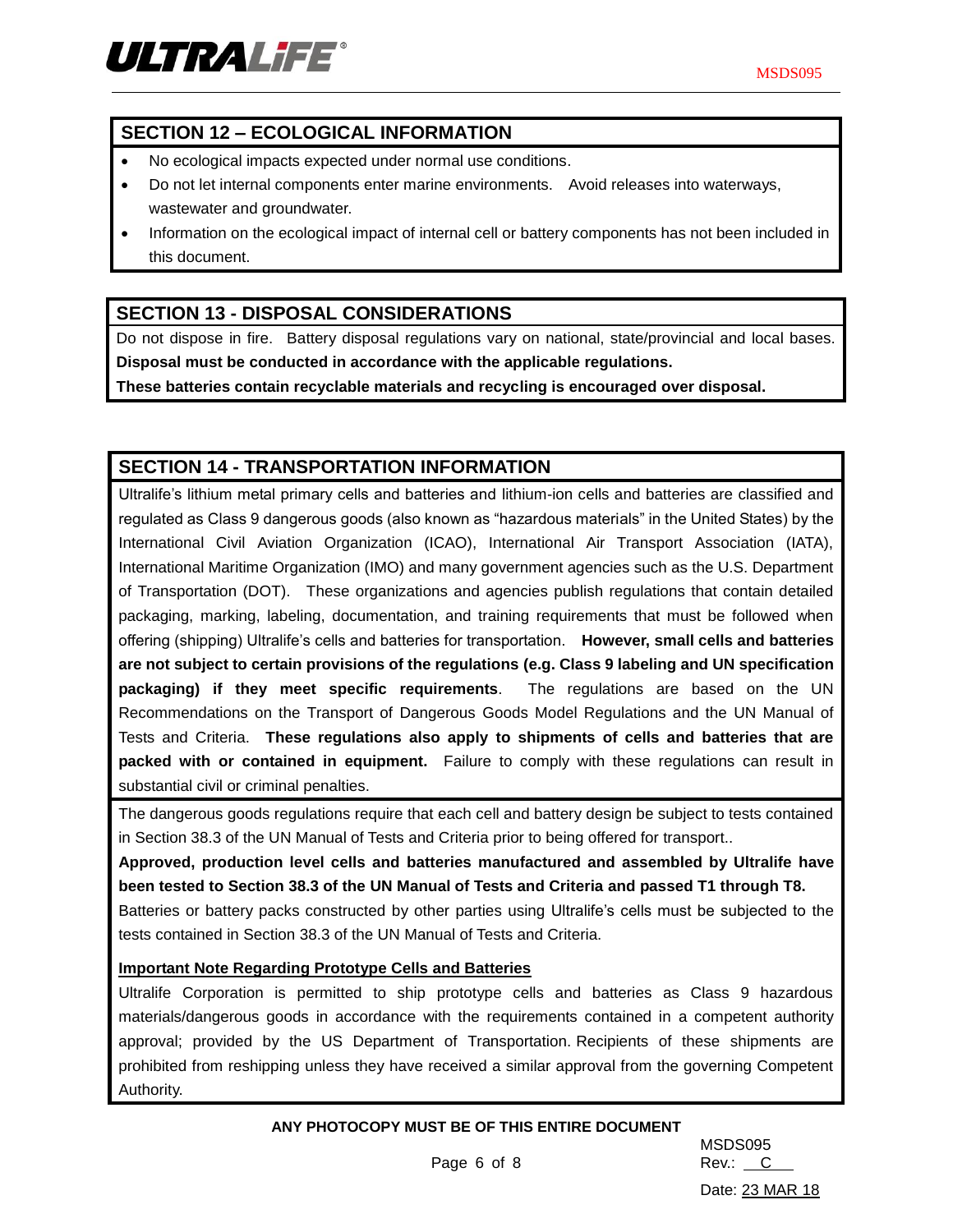| <b>SECTION 14 - TRANSPORTATION INFORMATION (continued)</b> |                                 |            |                                                              |    |                                                                             |   |                                                         |  |
|------------------------------------------------------------|---------------------------------|------------|--------------------------------------------------------------|----|-----------------------------------------------------------------------------|---|---------------------------------------------------------|--|
| Air, Sea and Surface Classification                        |                                 |            | UN 3090, Lithium metal batteries                             |    |                                                                             |   |                                                         |  |
|                                                            |                                 |            |                                                              |    | UN 3091, Lithium metal batteries, contained in equipment                    |   |                                                         |  |
|                                                            |                                 |            |                                                              |    |                                                                             |   | UN 3091, Lithium metal batteries, packed with equipment |  |
| <b>IATA Packaging Guidance</b>                             |                                 |            |                                                              |    |                                                                             |   |                                                         |  |
| <b>UN3090</b>                                              | <b>Lithium Metal Batteries:</b> |            |                                                              |    |                                                                             |   |                                                         |  |
|                                                            |                                 |            |                                                              |    | PI968 Section IA Cells with a lithium metal content in excess of 1 gram and |   |                                                         |  |
|                                                            |                                 |            |                                                              |    | batteries with a lithium metal content in excess of 2 grams.                |   |                                                         |  |
|                                                            |                                 |            |                                                              |    | Section IB Cells with a lithium metal content not more than 1 gram and      |   |                                                         |  |
|                                                            |                                 |            |                                                              |    | batteries with a lithium metal content not more than 2 grams.               |   |                                                         |  |
|                                                            |                                 | Section II |                                                              |    | Cells with a lithium metal content not more than 1 gram and                 |   |                                                         |  |
|                                                            |                                 |            |                                                              |    | batteries with a lithium metal content not more than 2 grams.               |   |                                                         |  |
| UN3091                                                     |                                 |            |                                                              |    | Lithium Metal Batteries contained in Equipment:                             |   |                                                         |  |
| PI970 Section I                                            |                                 |            | Cells with a lithium metal content in excess of 1 gram and   |    |                                                                             |   |                                                         |  |
|                                                            |                                 |            |                                                              |    | batteries with a lithium metal content in excess of 2 grams.                |   |                                                         |  |
| Section II                                                 |                                 |            | Cells with a lithium metal content not more than 1 gram and  |    |                                                                             |   |                                                         |  |
|                                                            |                                 |            |                                                              |    | batteries with a lithium metal content not more than 2 grams                |   |                                                         |  |
|                                                            |                                 |            |                                                              |    | Lithium Metal Batteries packed with equipment:                              |   |                                                         |  |
|                                                            | PI969                           | Section I  |                                                              |    | Cells with a lithium metal content in excess of 1 gram and                  |   |                                                         |  |
|                                                            |                                 |            | batteries with a lithium metal content in excess of 2 grams. |    |                                                                             |   |                                                         |  |
| Section II                                                 |                                 |            | Cells with a lithium metal content not more than 1 gram and  |    |                                                                             |   |                                                         |  |
|                                                            |                                 |            |                                                              |    | batteries with a lithium metal content not more than 2 grams.               |   |                                                         |  |
| <b>Hazard Class</b>                                        |                                 |            | 9                                                            |    | <b>Tunnel Code</b>                                                          | E |                                                         |  |
| Stowage Location<br>A                                      |                                 |            | <b>Marine Pollutant</b>                                      | No |                                                                             |   |                                                         |  |

| <b>SECTION 15 - REGULATORY INFORMATION</b> |                                                                                           |            |  |  |  |
|--------------------------------------------|-------------------------------------------------------------------------------------------|------------|--|--|--|
|                                            | Hazard Communication Standard (29 CFR 1910.1200)                                          | Article    |  |  |  |
|                                            | <b>CERCLA SECTION 304 Hazardous Substances</b>                                            | NA.        |  |  |  |
|                                            | <b>EPCRA SECTION 302 Extremely Hazardous Substance</b>                                    | NA.        |  |  |  |
| US                                         | EPCRA SECTION 313 Toxic Release Inventory                                                 | <b>NA</b>  |  |  |  |
|                                            | EPCRA SECTION 312                                                                         | NA.        |  |  |  |
|                                            | Components Listed on US Toxic Substances Control Act (TSCA) Inventory                     | <b>Yes</b> |  |  |  |
|                                            | California Prop 65 Classification                                                         | None       |  |  |  |
|                                            | Registration, Evaluation, Authorization and Restriction of Chemicals                      | Article    |  |  |  |
| EU                                         | (REACH) 1907/2006                                                                         |            |  |  |  |
|                                            | European RoHS2 Directive 2011/65/EU                                                       | NA.        |  |  |  |
|                                            | European WEEE Directive 2012/19/EU<br>Note: Applies to cells and batteries                | See Note   |  |  |  |
|                                            | incorporated into electrical and electronic equipment, when that equipment becomes waste. |            |  |  |  |

## **ANY PHOTOCOPY MUST BE OF THIS ENTIRE DOCUMENT**

MSDS095 Page 7 of 8 Rev.: C

Date: 23 MAR 18